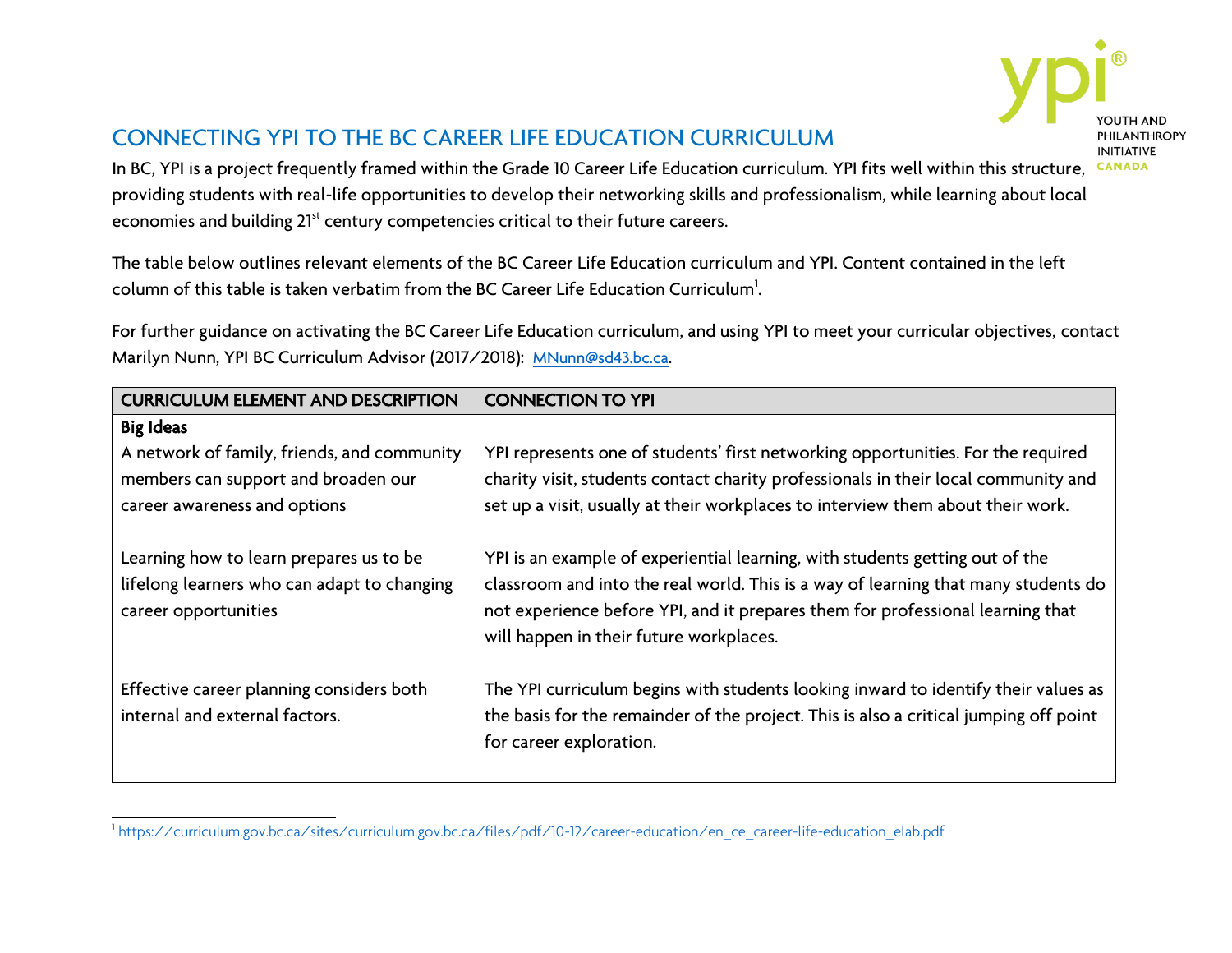|                                                                                                          | From here, students look externally to their communities, examining local social                                                                                                                                                                                                                                                                                                                                                                                              |
|----------------------------------------------------------------------------------------------------------|-------------------------------------------------------------------------------------------------------------------------------------------------------------------------------------------------------------------------------------------------------------------------------------------------------------------------------------------------------------------------------------------------------------------------------------------------------------------------------|
|                                                                                                          | issues that affect people there, in all elements of their lives including their                                                                                                                                                                                                                                                                                                                                                                                               |
|                                                                                                          | professional lives.                                                                                                                                                                                                                                                                                                                                                                                                                                                           |
| Curricular Competencies - Students are                                                                   |                                                                                                                                                                                                                                                                                                                                                                                                                                                                               |
| expected to be able to do the following:                                                                 |                                                                                                                                                                                                                                                                                                                                                                                                                                                                               |
| Recognize the influence of their                                                                         | Through YPI, students must communicate effectively in a variety of situations:                                                                                                                                                                                                                                                                                                                                                                                                |
| communication skills and digital footprint on                                                            | internal communication among student groups; communication with a                                                                                                                                                                                                                                                                                                                                                                                                             |
| job-seeking                                                                                              | representative from an organization over phone/email and in-person for an                                                                                                                                                                                                                                                                                                                                                                                                     |
|                                                                                                          | informational interview; communication to an audience and judging panel during<br>final YPI presentations.                                                                                                                                                                                                                                                                                                                                                                    |
| Consider the need for ethical behaviour,<br>equality, and equity within a work<br>environment            | Questions relating to ethics, equality, and equity are at the core of YPI's<br>curriculum on social issues. Considering the root causes of social issues and the<br>people they affect is a good starting point to extend a conversation about these<br>issues in the workplace.                                                                                                                                                                                              |
| Use entrepreneurial and innovative thinking<br>to solve problems in their personal life and<br>community | Through YPI, students are asked to demonstrate entrepreneurial and innovative<br>thinking through their presentation. Since there is one YPI grant allocated per<br>school, it is a competitive process, and students must design a compelling<br>presentation that stands apart from their peers' work in order to secure the grant<br>for their chosen charity. The impact of YPI grants contributes to solutions set out<br>by charities to challenges facing communities. |
| Recognize and explore diverse perspectives<br>on how work contributes to our community<br>and society    | YPI presents students with an opportunity for exposure to diverse perspectives<br>on how to tackle locally prevalent social issues. Students share what they learn<br>through their presentations becoming advocates for their chosen charities.                                                                                                                                                                                                                              |
| Identify and explore local-to-global social<br>and economic trends and appreciate their                  | Exploring local social issues and economic trends is core to the YPI curriculum.<br>Students conduct deep research online and through personal interviews with<br>staff at their chosen charities.                                                                                                                                                                                                                                                                            |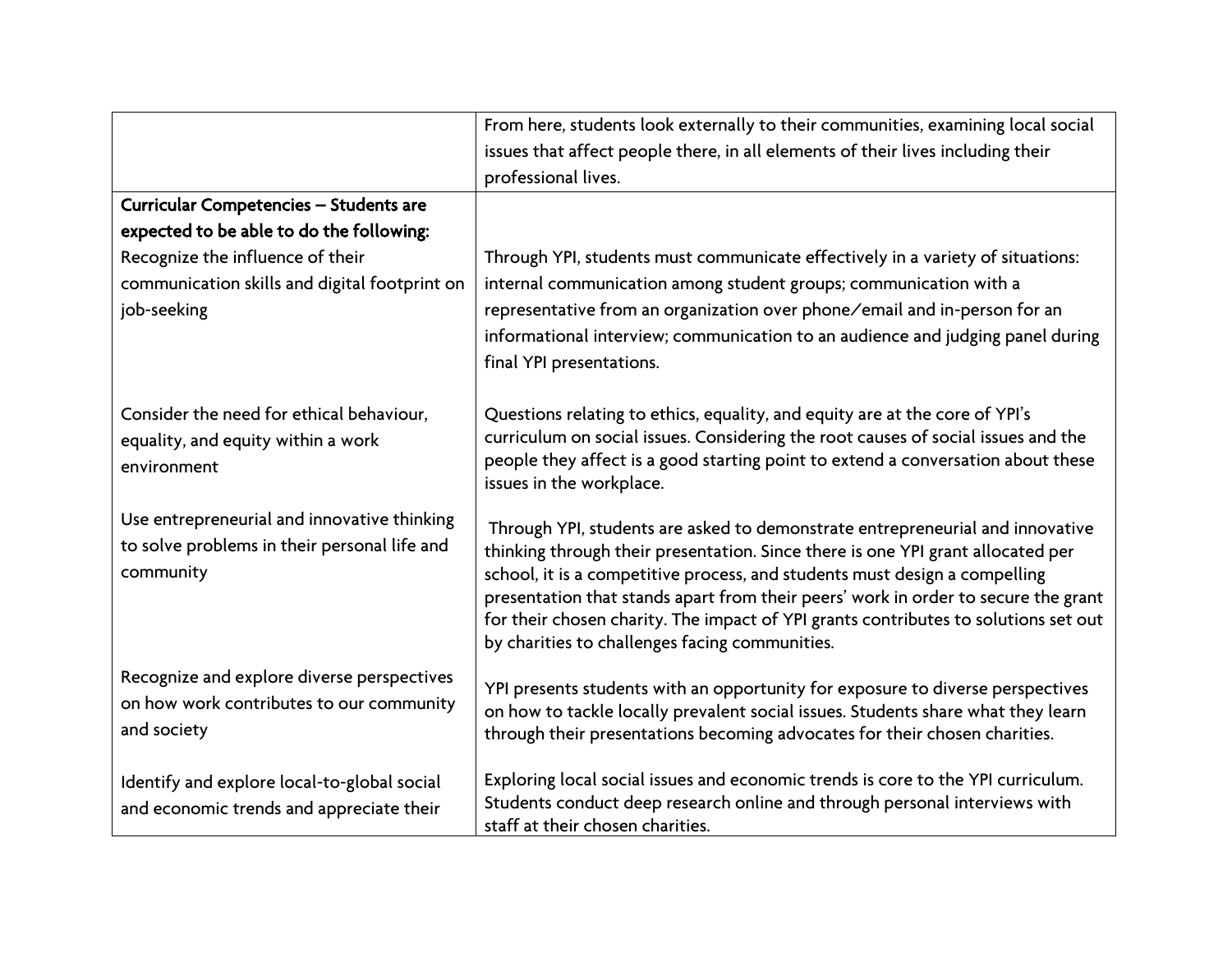| impact on individuals, communities,                                                                             |                                                                                                                                                                                                                                                                                                                                                                                                                                                                              |
|-----------------------------------------------------------------------------------------------------------------|------------------------------------------------------------------------------------------------------------------------------------------------------------------------------------------------------------------------------------------------------------------------------------------------------------------------------------------------------------------------------------------------------------------------------------------------------------------------------|
| workplaces, and career opportunities                                                                            |                                                                                                                                                                                                                                                                                                                                                                                                                                                                              |
| Begin to effectively use personal networking<br>and marketing strategies to promote<br>themselves               | YPI represents one of students' first networking opportunities. For the required<br>charity visit, students contact charity professionals in their local community and<br>set up a visit, usually at their workplaces to interview them about their work.                                                                                                                                                                                                                    |
| Make connections between community-<br>based career-related experiential learning<br>and potential career paths | YPI is an opportunity for students to explore potential career paths in the non-<br>profit sector, a sector in which public knowledge is generally low. By speaking to<br>people who work in the sector, they can develop insight into whether they may<br>want to pursue further information relevant to their future careers.                                                                                                                                              |
| Content - Students are expected to know                                                                         |                                                                                                                                                                                                                                                                                                                                                                                                                                                                              |
| the following:                                                                                                  |                                                                                                                                                                                                                                                                                                                                                                                                                                                                              |
| Personal Development                                                                                            | YPI requires students to effectively manage their time and set goals to complete                                                                                                                                                                                                                                                                                                                                                                                             |
| Goal-setting                                                                                                    | all elements of the program in their groups.                                                                                                                                                                                                                                                                                                                                                                                                                                 |
| Lifelong learning                                                                                               | YPI engages students in ways of learning that will be relevant to them for the rest<br>of their lives: students must use effective research skills to investigate their social<br>issue and charity. For their charity visits, students step outside of the classroom<br>and learn through experience, developing skills that will aid them in their careers.                                                                                                                |
| Workplace etiquette                                                                                             | YPI provides students with the opportunity and the tools to communicate<br>professionally with representatives from local charities. Students must develop a<br>professional communication (email or phone script) to initiate contact, and<br>request a visit; and then pay a personal visit to the charity. charity visits are<br>usually hosted at the charity's administrative offices, where students have the<br>experience of visiting someone at their place of work |
| Career Life Plan                                                                                                |                                                                                                                                                                                                                                                                                                                                                                                                                                                                              |